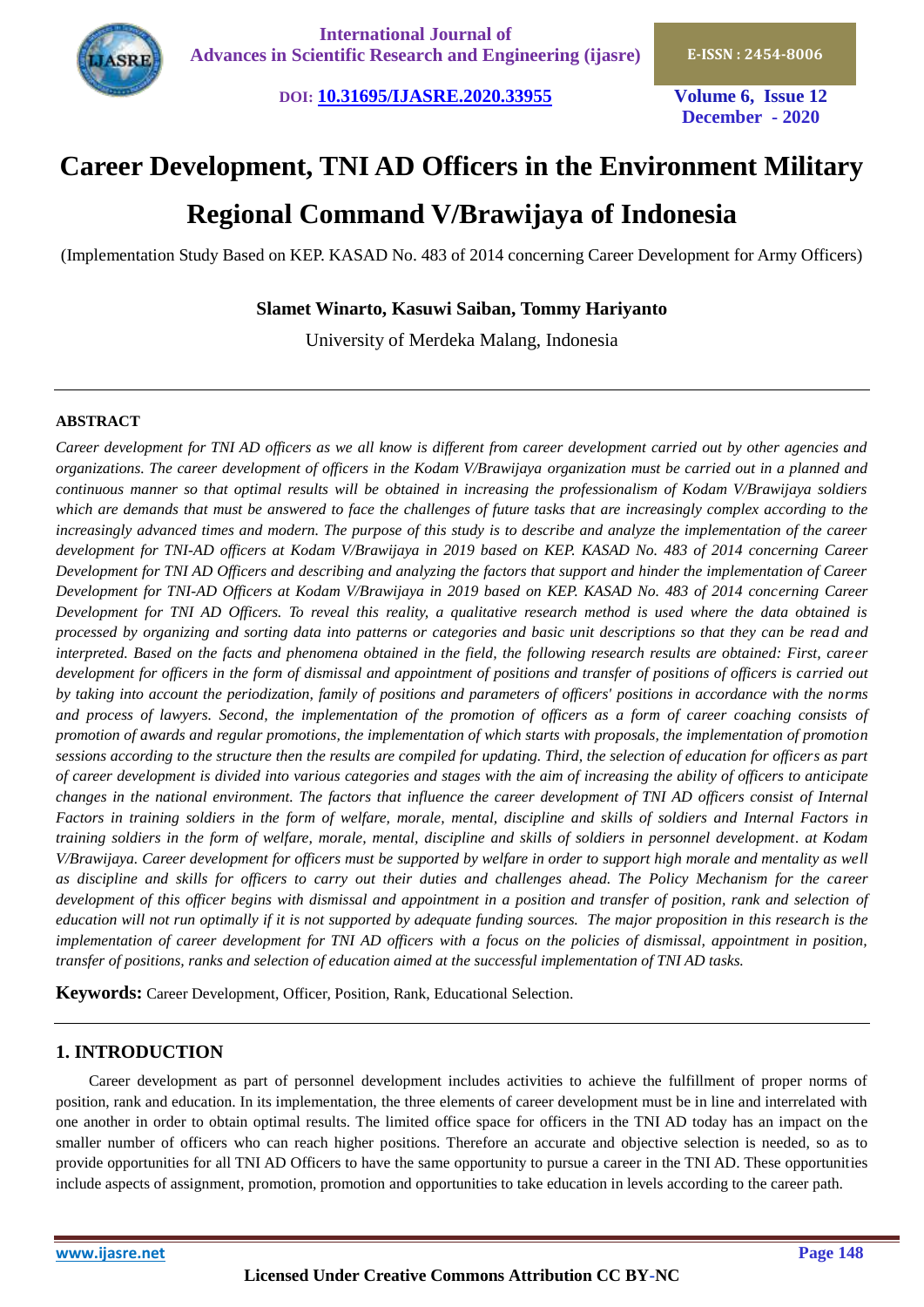However, the current condition of career development for TNI AD officers is felt to be stagnant, this is because the number of eligible officers is faced with an imbalance of available office space. Therefore an accurate and objective selection is needed so that every officer has the same and fairest opportunity according to his dedication to develop his career to reach the Top Manager Level in the TNI AD. To achieve this, it is necessary to apply a very selective and measurable pattern of career development for officers, supported by clear parameters and accountability for the level of objectivity. Currently, the office space for officers is increasingly limited with a personnel pyramid or in terms of the smaller office space. Judging from the office space, the consequence is that fewer officers will reach higher positions. Therefore, an accurate and objective selection is needed, so that officers have the same and fairest opportunities in their service to develop careers in the TNI AD. Starting from these objective conditions, the career development policy for TNI AD officers provides opportunities for all officers to have equal opportunities in pursuing careers in the TNI AD, covering several aspects. These aspects include aspects of assignments, promotions, promotion and the opportunity to pursue a tiered education according to the career path he is taking. However, it is felt that career development has not paid attention to objective aspects of service.

Limited office space is closely related to the career selection of officers for future TNI AD leadership candidates. Because with the existence of an appropriate and objective career selection for officers, a well-planned, directed and continuous career coaching of officers will provide the widest possible opportunity for officers to develop their careers and will overcome the increasingly limited office space where the officer's office space is getting smaller according to the Pyramid. personnel. The career selection for TNI AD Officers is carried out by taking into account aspects of achievement in education, assignments at home and abroad and other achievements such as achievements in unit development, written works and scientific works. In order to get qualified and professional cadres of future TNI AD leaders as thinkers, initiators, activists, determinant and person in charge of task success, in this study several aspects used in officer career selection are aspects of promotion, education, assignment and promotion as well as performance appraisal and direct evaluation (Fit and Propert Test) by TNI AD officials or direct observation. in the field as well as indirect assessments. This can be done through periodic or incidental reports from Kotama or Balakpus regarding the performance concerned in the context of fostering career officers as cadres of the TNI AD leadership. However, all of this must be adjusted to the officers 'career development policies as the basis for officers' career selection in order to form a cadre of TNI AD leadership.

In general, the career development strategy starts at the time of recruitment, education, placement, and career development of officers so that competency development of officers is not an instant activity. A competency-based career development system for officers needs to emphasize efforts to identify potential officers such as initiative, achievement motivation and ability to work within the organization. Efforts are being made to use as many sources of information as possible about officers so that it can be determined whether these officers have the competencies required in the TNI AD organization. The method of appraising officers can be done through talent scouting, competency, sociometry and assessment lists.However, this collided with the policy of extending the Service Period for Officers. In Law Number 34 of 2004 concerning the TNI, Article 53 states that officers carry out the official service until a maximum age of 58 (fifty eight) years. We all know that recently in the TNI AD there have been various problems. Among other things, these problems are related to career development, namely the obstruction of promotion to positions, especially middle officers.

This is due to the policy of extending the retirement age for officers from 55 years to 58 years and the lack of Indonesian Army officers interested in ending active service (early retirement). The generally accepted extension, without certain strict conditions resulted in a buildup of personnel at the rank of Colonel. From this it is clear that the policy of extending the retirement age has not considered future impacts. Then what is the solution so that there are no problems with career development at the middle officer level? There are several possible solutions to solve this problem. Such as the addition of a new organization, a much tighter career selection and provision of early retirement and distribution through a second carrier. The addition of a new organization can reduce the level of stagnation, but it comes at a costly price. Like it or not, an additional defense budget will be absorbed to finance the new organization. Military organizations are still treated as labor intensive. The policy for extending the retirement age is a reflection of this approach. It is time for a comprehensive and correct study on the issue of how much personnel actually need TNI AD officers. The second option can be applied, provided that starting from the lowest rank of the officer. By comparison, in other countries not all officers starting out with the rank of Second Lieutenant or equivalent. The policy for extending the retirement age is a reflection of this approach. It is time for a comprehensive and correct study on the issue of how much personnel actually need TNI AD officers. The second option can be applied, provided that starting from the lowest rank of the officer. By comparison, in other countries not all officers starting out with the rank of Second Lieutenant or equivalent. The policy for extending the retirement age is a reflection of this approach. It is time for a comprehensive and correct study on the issue of how much personnel actually need TNI AD officers. The second option can be applied, provided that starting from the lowest rank of the officer. By comparison, in other countries not all officers starting out with the rank of Second Lieutenant or equivalent.

# *[www.ijasre.net](../../../ijasre-19/vol%205-5/published%20papers/www.ijasre.net)* Page 149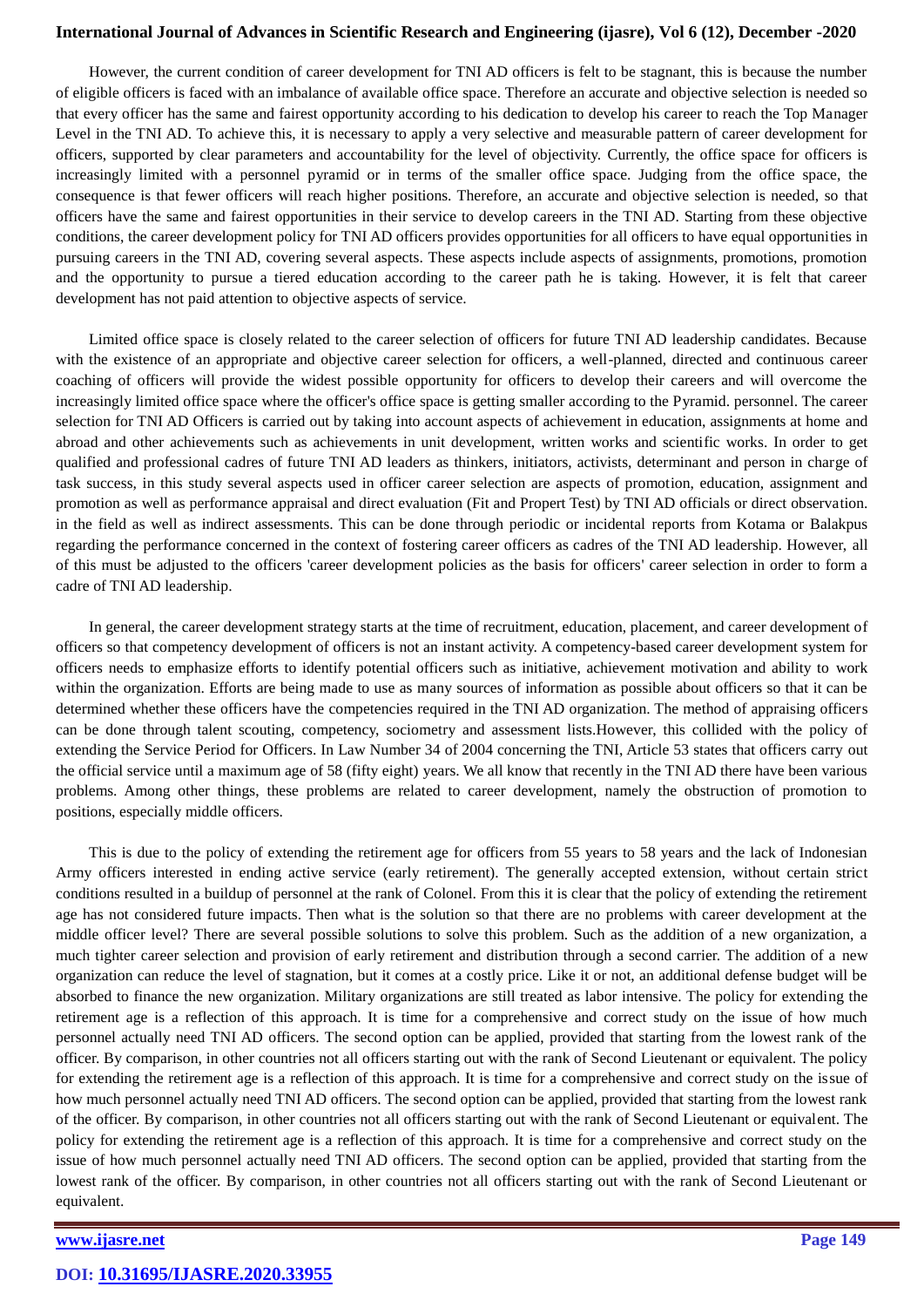Overall, there are three factors that cause the career stagnation of officers in the Indonesian Army. First, the change in retirement age as stipulated in Article 71 of Law Number 34 Year 2004. This article mandates an extension of the retirement age for officers from 55 years to 58 years, resulting in an extension of the service period for officers for 3 years. Several years after the enactment of this law, there is an imbalance in the composition of the TNI Officers that has continued until now. On the one hand the TNI has the strength of Colonel and Pati, but on the other hand there is a shortage of Lt. Col. and below. From this condition, a common thread can be drawn between the extension of the retirement age and the excess personnel of Colonel and Pati.

The second is the policy of providing leadership cadres through secondary level general development education which is not in line with the career development policy at the rank of Colonel in each Force. For example, within the Indonesian Army, the Headquarters designated the positions of Colonel and Pati as Jab-Pil, meaning that only "elected" officers should have held these positions. Theoretically, the selection process is carried out through a class IV position determination session. However, in practice, the selection process was carried out early at the time of selection to enter Seskoad, because all Seskoad graduates are almost certain to occupy class IV positions.

The third is a career development system for TNI personnel that "half forces" each personnel to have a career as TNI soldiers until the maximum retirement age. Formally, this approach can be seen from the career development policies set out in Government Regulation Number 39 of 2010 concerning the Administration of TNI Soldiers. Article 21 (3) states that, "Career Soldiers who finish running the First Service Association period and do not apply for resignation for some reason are considered to be continuing the Advanced Service Association". This rule makes it very difficult for the personnel power coach to maintain the balance of the personnel composition through controlling the personnel input and output, because there is no opportunity for the personnel force coach to separate personnel for the benefit of the organization.

Organization Kodam V/Brawijaya is part of the territorial military command area which is unique compared to other Kodam, where the uniqueness of Kodam V/Brawijaya is its territorial area which only covers East Java province and is not a special area such as Kodam Iskandar Muda in Aceh, or Kodam Jaya in DKI Jakarta province. Kodam V/Brawijaya was chosen as the location for the research with the consideration that since the formation of Kodam V/Brawijaya it has been a regional military command that completely has one territory, namely the province of East Java which is different from other Kodam such as Kodam I which oversees four provinces in Sumatra, Kodam II/Sriwijaya oversees five provinces, Kodam III/Siliwangi in charge of the two provinces of West Java and Banten, and several other military Regional Commands which are not purely in charge of one province so that it is considered to facilitate the conduct of research.

With regard to career development for officers, as we all know, career development for officers at the TNI institution is different from career development carried out by other agencies and organizations. It can be seen that although the TNI AD consists of several special branch corps, in the career development of its officers it does not consider its branch corps for officers who occupy positions in Multikorps units, career development is carried out purely based on the policy of transferring positions as stated in the Kasad Decree. 483 concerning career development for TNI AD officers, which includes:Dismissal and Appointment in Position, Transfer of Position, Promotion and Selection of Education. Sometimes there are questions about not considering the existing corps in the career development of TNI AD officers, in general, questions usually arise just because an officer is a leader who is not according to his field, this shows that career development for officers in the TNI AD organization does not only pay attention to competence but more on many things such as leadership, talent scouting, psychology, track record assessment lists to the sociometric elements.

# **2. LITERATURE REVIEW**

## **2.1. Policy Implementation**

Van Meter and Van Horn (1975) as quoted by Agustino (2008: 139), provide a definition of policy implementation as actions taken either by individuals or officials or government or private groups that are directed towards the achievement of goals. objectives outlined in the policy decision [1]. According to Nugroho (2008: 432), policy implementation is, in principle, a way for a policy to achieve its goals, nothing more or les [2]. To implement public policy, there are two choices of steps, namely directly implementing it in the form of a program or through the formulation of a derivative or derivative policy from the public policy.

## **2.2. Career Development Theory**

According to Gibson et al (2000) career is a sequence of experiences and activities related to work and which creates certain attitudes and behaviors in a person [3]. According to Handoko (2000) career is all jobs or positions that are handled or held during a person's working life [4]. A career consists of a sequence of experiences or a series of work held during a person's life that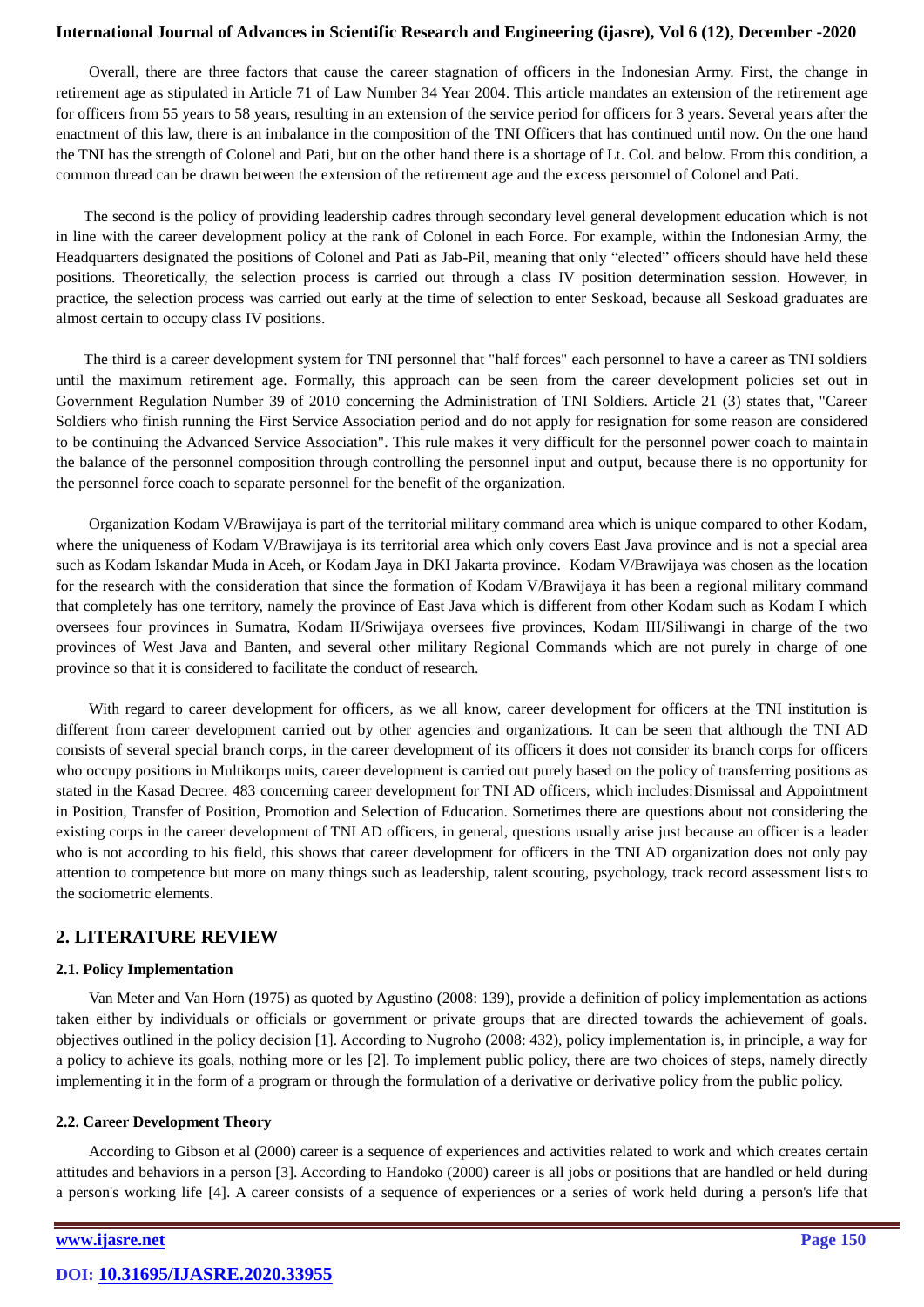provides continuity and tranquility to create certain attitudes and behaviors. According to Robert (2001) organizational-centered career planning focuses on jobs and on building a career path that provides a place for the logical progress of people, among various jobs in the organization [5]. These paths are those that individuals can follow to balance specific organizational units. For example, a person might enter the sales department as a sales advisor, then be promoted to financial reporting, sales manager, and eventually vice president of sales.

Career development includes career management and career planning. Understanding career development in an organization requires an examination of two processes: first, how each person plans and implements development programs; and second, how the organization designs and implements its career development programs. The career planning process is the process by which individual workers identify and take steps to achieve their career goals. Career planning involves identifying career-related goals and developing plans to achieve those goals. Career management is the process by which organizations select, assess, assigns and develops employees to provide a weighted pool of people to meet future needs (Simamora, 1987: 505) [6].

#### **2.3. Leadership Theory**

Leadership according to Handoko (2003: 468) is: "Leadership involves an unequal distribution of power between leaders and group members, leaders have the authority to direct various activities of group members" [7]. Pamuji (1993: 7) states that leadership is a personality that has influence, which results in a conclusion that leadership is the result of a one-sided influence [8]. They recognize that leaders can have traits that differentiate them from followers, but they generally fail to acknowledge any reciprocity or interaction of leadership situations. In the context of behavior, leadership is the art of creating ideological conformity or agreement, the art of creating ideological conformity is relevant to power and influence. It is said that to help leaders advance he proposes the idea of a "power triangle" whose components are communication, recognition and influence.

## **3. RESEARCH METHOD**

#### **3.1 Research Design**

This research uses a grounded theory strategy and is inductive in nature, which means that the theory is built from data or is grounded in the data, where the researcher immediately jumps into the field with the scope of the various branches in Kodam V/Brawijaya, without bringing a conceptual design, theories, and certain hypotheses.

#### **3.2 Research Focus**

In this research, the observed aspects include:

1) Implementation Career Development for TNI-AD Officers in Kodam V/Brawijaya with the indicators:

- a. Dismissal and Appointment in Position andTransfer of Position
- b. Promotion
- c. Educational Selection

2) Supporting and inhibiting factors Implementation of TNI-AD Officer Career Development at Kodam V/Brawijaya with the indicators:

a.Internal Soldier in the form of welfare, morale, mental, discipline and skills of soldiers.

b.External in the form of mechanism and budget policies in developing TNIAD careers.

#### **3.3 Data Analysis Techniques**

According to Moleong (2012), the data analysis process begins by examining all available data from various sources, namely from interviews, observations that have been written in field notes, personal documents, official documents, pictures, photos, and so on. [9]. There are a lot of data, after reading, studying, and analyzing, the next step is to reduce the data by means of abstraction. Abstraction is an attempt to make a core summary, process and statements that need to be maintained so that they remain in it. The next step is to arrange it in units. The units are then categorized in the next step. The categories are created while coding. The final stage of this data analysis is to check the state of the data. After completing this stage, begin this stage, now the data interpretation stage in processing the provisional results into a substantive theory using several specific methods will begin.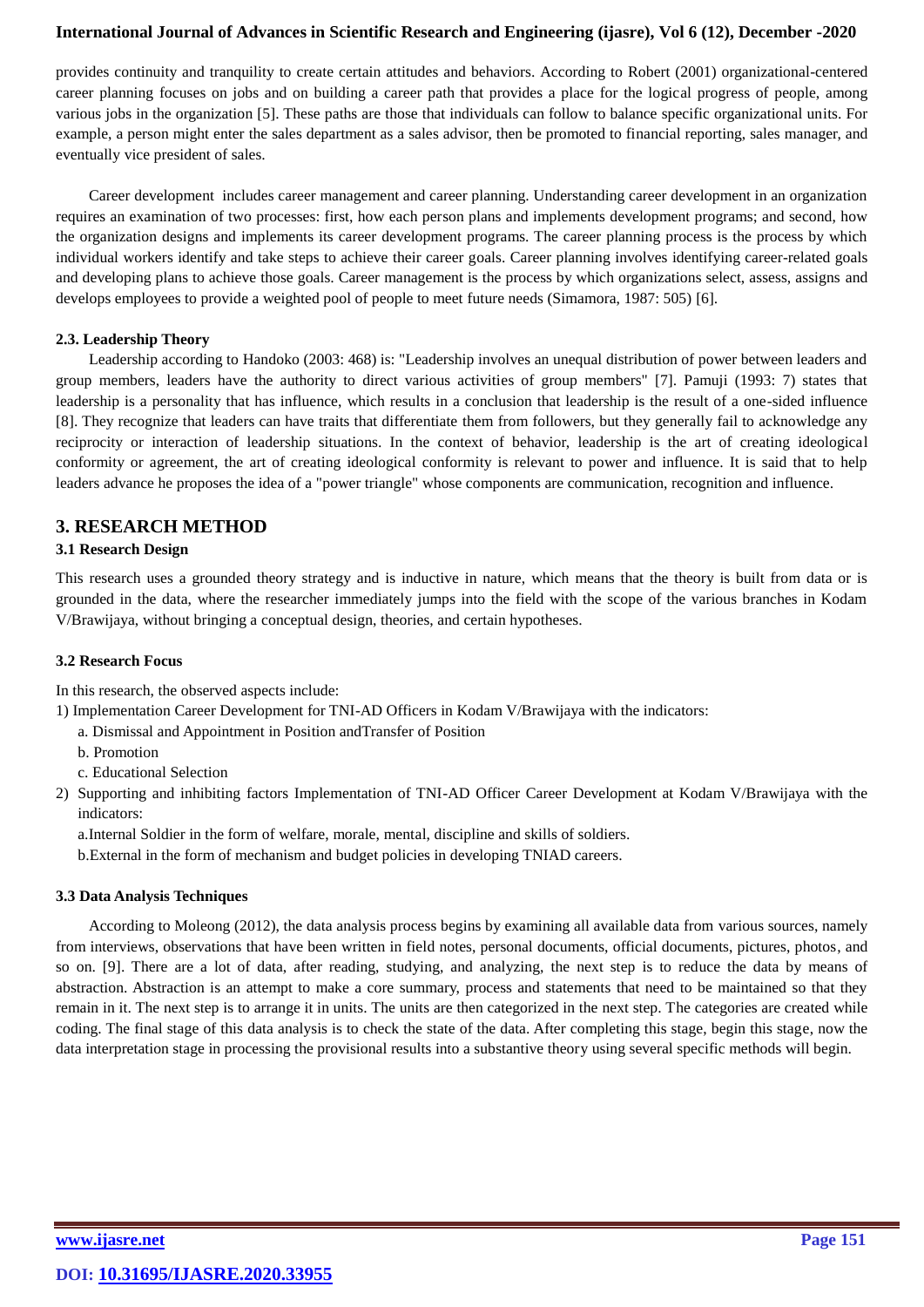

**Picture 1. Data Analysis Process** Source: Moleong (2012: 247)

# **4. DISCUSSION**

#### **4.1 Implementation Career Development for TNI-AD Officers in Kodam V/Brawijaya**

Phenomenon Career Development for TNI-AD Officers in Kodam V/Brawijaya can not be separated from In relation to the relevance of management, the organization has carried out a management function, namely actuating, in this case according to research data on the military organization of Kodam V/Brawijaya carrying out activities in carrying out career development within the organization and carrying out the control function (controlling) of the results that have been achieved. In this context in accordance with the opinion of George R. Terry (1964: 3) in Pamudji (1993: 7) regarding management functions consisting of: planning, organizing, actuating and controlling, it is the actuating function which contains the implementation of Career Development for organizational members who then penetrate into other functions [8].

Basically Career Development for TNI-AD Officers in Kodam V/BrawijayaThis is inseparable from the management system in career development which includes career management and career planning. Understanding Career Development in an organization requires an examination of two processes: first, how each person plans and implements development programs; and second, how the organization designs and implements its Career Development programs. The career planning process is the process by which individual workers identify and take steps to achieve their career goals. Career planning involves identifying career-related goals and developing plans to achieve those goals. Career management is the process by which organizations select, assess, assigns and develops employees to provide a weighted pool of people to meet future needs. (Simamora, 1987: 505) [6]. PhenomenonCareer Development for TNI-AD Officers in Kodam V/Brawijaya This is one of several interesting things and at the same time is the staring point of a phenomenon to be studied. Theoretically, this can be studied with a variety of existing career development and management theories.

An understanding of the career development of TNI AD officersIn essence, it is a systematic, planned effort that includes structures and processes that produce officers who are suitable and in line with the needs of the organization. ImplementationThe career development of TNI-AD officers at Military Regional Command V/Brawijaya is relevant to the theory Van Horn (1975) as quoted by Agustino (2008: 139) [1], provides a definition of policy implementation as actions taken either by individuals or government officials or groups that are directed at achieving the goals outlined in policy decisions, in this case outlined in the KEP. KASAD No. 483 of 2014 concerning the Career Development of TNI AD Officers has been implemented at every stage of career development for TNI officers with the aim that the implementation of tasks assigned to personnel can be carried out with support for the implementation of policies made.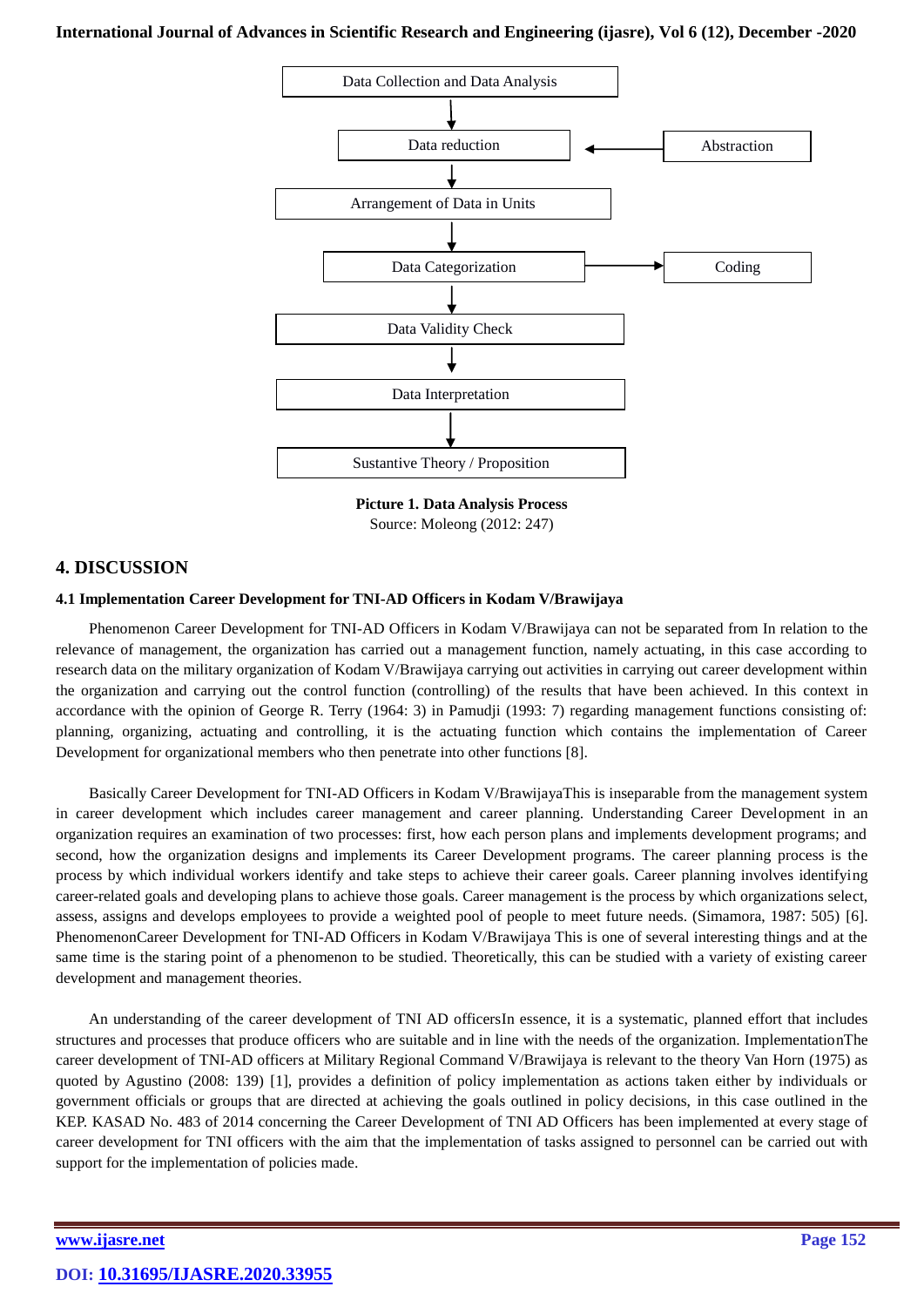# **4.1.1 Dismissal and Appointment in Position and Transfer of Position**

Termination and Appointment in Position and Transfer of Position is a form of career coaching in the form of PThe assignment of an officer in a position is a form of leadership trust in an officer which results in responsibility for the person concerned. Therefore, placement in a position must be able to develop the potential of the person concerned in a higher position and be adjusted to his abilities.

Dismissal and appointment of positions and transfer of positions as part of the career development of officers is essentially an effort, job and activity to obtain military officers with the quality and quantity needed to meet the needs of the TNI AD organization in carrying out the main duties of the TNI AD. In order to achieve effective, efficient and right on target both qualitatively and quantitatively, the termination and appointment of positions and transfers of positions must be guided by the KEP. KASAD No. 483 of 2014 concerning the Career Development of existing Army Officers. In this case, each level is required to provide qualified personnel who are ready to carry out their duties as soldiers of the Indonesian Army.

Dismissal and Appointment of Position and Transfer of Position as part of career development for officers requires an arrangement of officer resource system that leads to a system of Dismissal and Appointment in Position and Transfer of Position as part of an open, transparent, accountable and competency-based career development for officers. Dismissal and Appointment in Position and Transfer of Positions as part of the career development of officers, of course, requires an accurate calculation between the number of personnel needed according to the composition of ranks, branch groups and sources of soldiers with the number of personnel who will retire in the face of the availability of a good number of positions in existing units. existing or units that will be formed according to the plan in the TNI AD Strategic Plan, this is in line with the application of the principle of zero growth and the MEF policy. Determination of job requirements in the context of Officer Career Development, must be based on a quantitative approach with qualitative analysis of existing officers and the number of needs to be used, however the quality of prospective officers who will occupy positions remains a priority. A realistic and applicable approach, namely the need for a position to be calculated based on the real conditions in the field and the correct prediction of separation/retirement in order to avoid the accumulation of personnel in the medium and long term. however, the quality of prospective officers who will take up positions remains a priority. A realistic and applicable approach, namely the need for a position to be calculated based on the real conditions in the field and the correct prediction of separation/retirement in order to avoid the accumulation of personnel in the medium and long term. however, the quality of prospective officers who will take up positions remains a priority. A realistic and applicable approach, namely the need for a position to be calculated based on the real conditions in the field and the correct prediction of separation/retirement in order to avoid the accumulation of personnel in the medium and long term.

Career development for TNI AD Officers within Kodam V/Brawijaya in the form ofdismissals and appointments and transfers indicate that career development in an organization requires an examination of two processes: first, how each person plans and implements development programs; and second, how the organization designs and implements its career development programs. The career planning process is the process by which individual workers identify and take steps to achieve their career goals. Career planning involves identifying career-related goals and developing plans to achieve those goals. Career management is the process by which organizations select, assess, assigns and develops employees to provide a weighted pool of people to meet future needs. (Simamora, 1987: 505)[6].

This is in line with views of theorists and practitioners who study military sociology Sociology according to Bredow (2000: 665) [10], there are five main fields of study of military sociology. First; internal organizational problems, analyzing small group processes and military rituals with the aim of identifying disciplinary and motivational problems and describing the ways in which the military subculture was formed. Second; internal organizational problems in combat; where in this case the analysis includes the selection of military officers, ranks, and evaluation of battle motivation. Third; the armed forces and society, which examines the image of the profession related to the impact of social and technological changes, the profile of the recruitment of the armed forces, the training and education problems of soldiers, and the role of women in the armed forces. Fourth; military and political:

#### **4.1.2 Promotion**

At the TNI AD Institution, promotion/promotion is one of the career development systems and organizational needs, rank can support the upholding of the authority and responsibility given to the person concerned. Pada, in essence, rank is the validity of authority and responsibility in the hierarchy of officers based on the qualifications possessed by an officer as part of career development. Rank is directly related to granting a position, so that rank supports the upholding of the authority and responsibility given to the person concerned.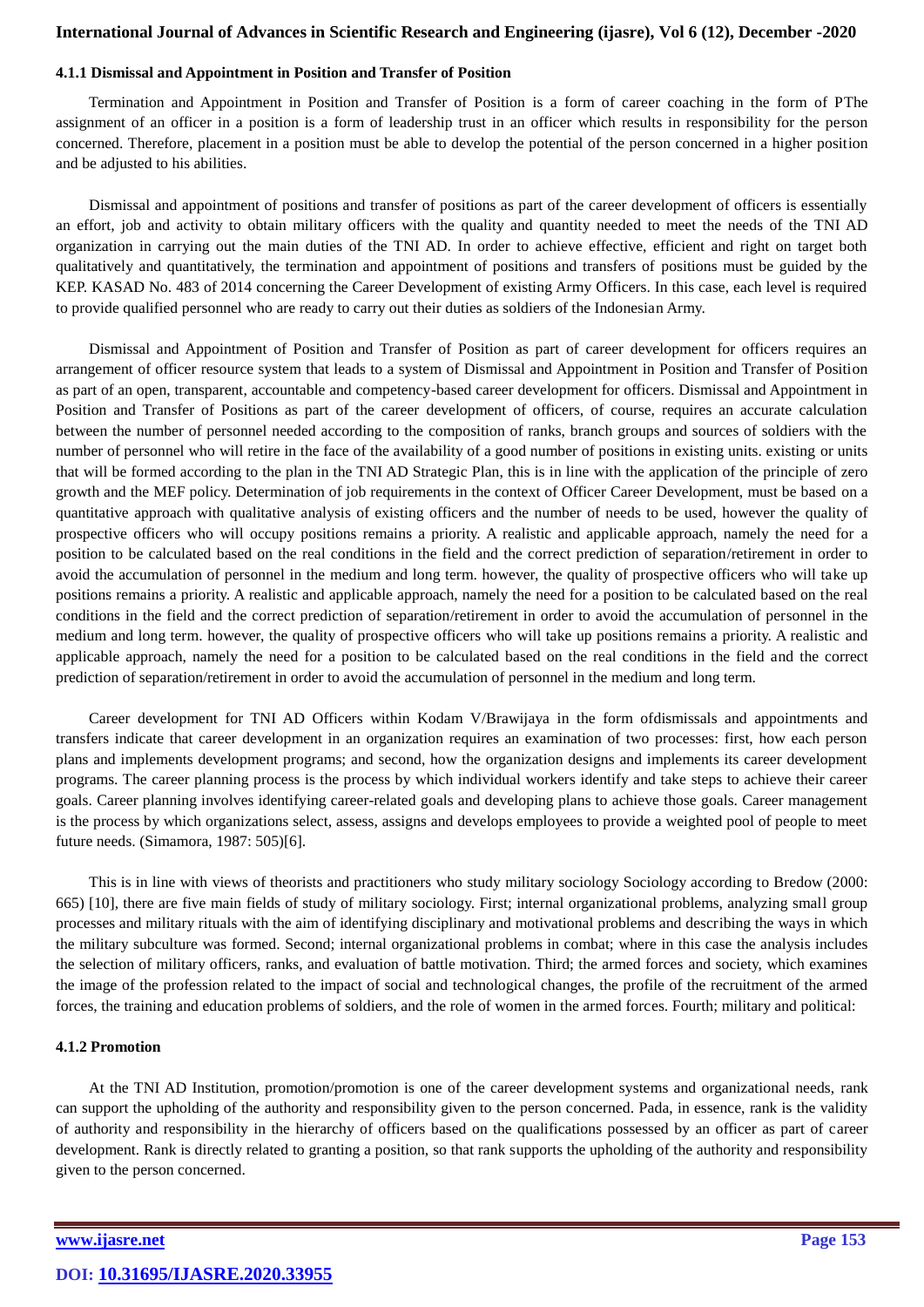The results of the observation show that career development is in the form of promotion of officers in Kodam V/Brawijaya has been in accordance with the procedure starting with the proposal of the proposed officer for promotion, in which the proposal has listed the corps data and current rank, the concept and sprint of his appointment, the source of the officer, the education he has attended, the list of assessments and the value of his suit and will occupy what rank. After the preparation of the proposals has been completed, a promotion session is held according to the structure then the results are compiled for updating

In a theoretical perspective, the promotion of an officer as a form of career development has reflected that the TNI AD institution has carried out coaching related to human resource issues that has always been in the spotlight and hopes for TNI AD personnel to always continue to compete in order to survive in work in the organization. Human resources have a major role in every activity of an organization. Even though there are many facilities and infrastructure and all existing resources, without the support of professional and competitive human resources, the goals he does will not run well, directed, systematically in achieving the ultimate goal of the work he does. This means that human resources are the main key that must be considered in an organization by paying attention to all its needs. Human resources will determine the successful implementation of organizational activities, both civilian and military. For this reason, in achieving organizational goals, adequate, reliable, creative competence of human resources is needed in encouraging the performance of its members.

Promotion in the form of career coaching is relevant to the characteristics of career effectiveness (Simamora, 1987: 509): Change and development are part of the profession. Changes in the profession itself require new knowledge and skills to be applied; for example, medicine and engineering will always need new information and technology[6]. Other professions have also changed markedly. Individuals who arenotbeing able to adapt to these changes takes on financial risks and job loss. Organizations certainly gain the benefits of the suitability of the individuals in them. Therefore, career adaptability implies the most advanced application of knowledge, skills and technology in a career.

#### **4.1.3 Educational Selection**

The Indonesian National Army as the main component of the national defense system is required to always have the ability to keep up with the development of science and technology in order to anticipate future challenges, so the implementation of TNI AD education must always be adjusted and developed so that it is always in accordance with the demands of the main duties of the TNI-AD by always anticipating development of education that applies within the TNI AD. Educational Selection is one of the pillars in forming professional and reliable officers who have an identity as a soldier. Educational selection efforts must be initiated from the stage of providing personnel and selecting candidates for TNI soldiers who have quality in the Tri aspect of the basic education pattern. If we are faced with the readiness of soldiers to develop defense technology and modernization of Alutsista according to the demands of the MEF, efforts to increase capacity are carried out through education, enhancing science, technology, skills and behavior of soldiers. Furthermore, career development in the form of educational selection is useful for increasing the ability of officers through education, of course, very much depends on two aspects, namely, the personal aspects of the soldiers (personnel) themselves and aspects of educational institutions (educational institutions). Efforts made in the career development of officer soldiers through educational selection, from the personnel aspect, namely organizing a fair, objective, open and rigorous selection to recruit qualified prospective students.

It is hoped that the career development of officers in the form of educational selection can create well-educated and welltrained professional TNI soldiers, and the improvement of the education system at all levels of education within the TNI must be continuously improved. The steps for education development that can be carried out are by striving for an increase in educational support every year so that gradually the improvement in aspects of the education component will increase. There is an increase in the education budget, prioritized for improving education operations, by continuing to reform the ten components of education at the central level of education institutions, then to educational institutions at the regional level, and selectively and realistically reforming educational institutions at the branch or function level.

Education Selection for officers is a training development of competency-based soldier education and training. Educational programs for soldiers to prioritize an interactive and conducive teaching and learning process, through mastery of science and technology as a prerequisite for intellectual development of personnel, in order to have sharp perceptions, careful analysis, especially education at officer level and broad insight, so as to produce reliable graduates. and professional both in terms of quality and quantity.

Educational Selection as a future career development must prioritize quality and not just be implemented. Therefore, the role of instructors and lecturers is very important. The performance of Indonesian Army educators is very important to be considered and evaluated because educators carry out professional tasks, meaning that tasks that can only be done with special competencies that are obtained through education and training programs. The performance of the TNI AD educators is directed at increasing the

# **[www.ijasre.net](../../../ijasre-19/vol%205-5/published%20papers/www.ijasre.net) Page 154**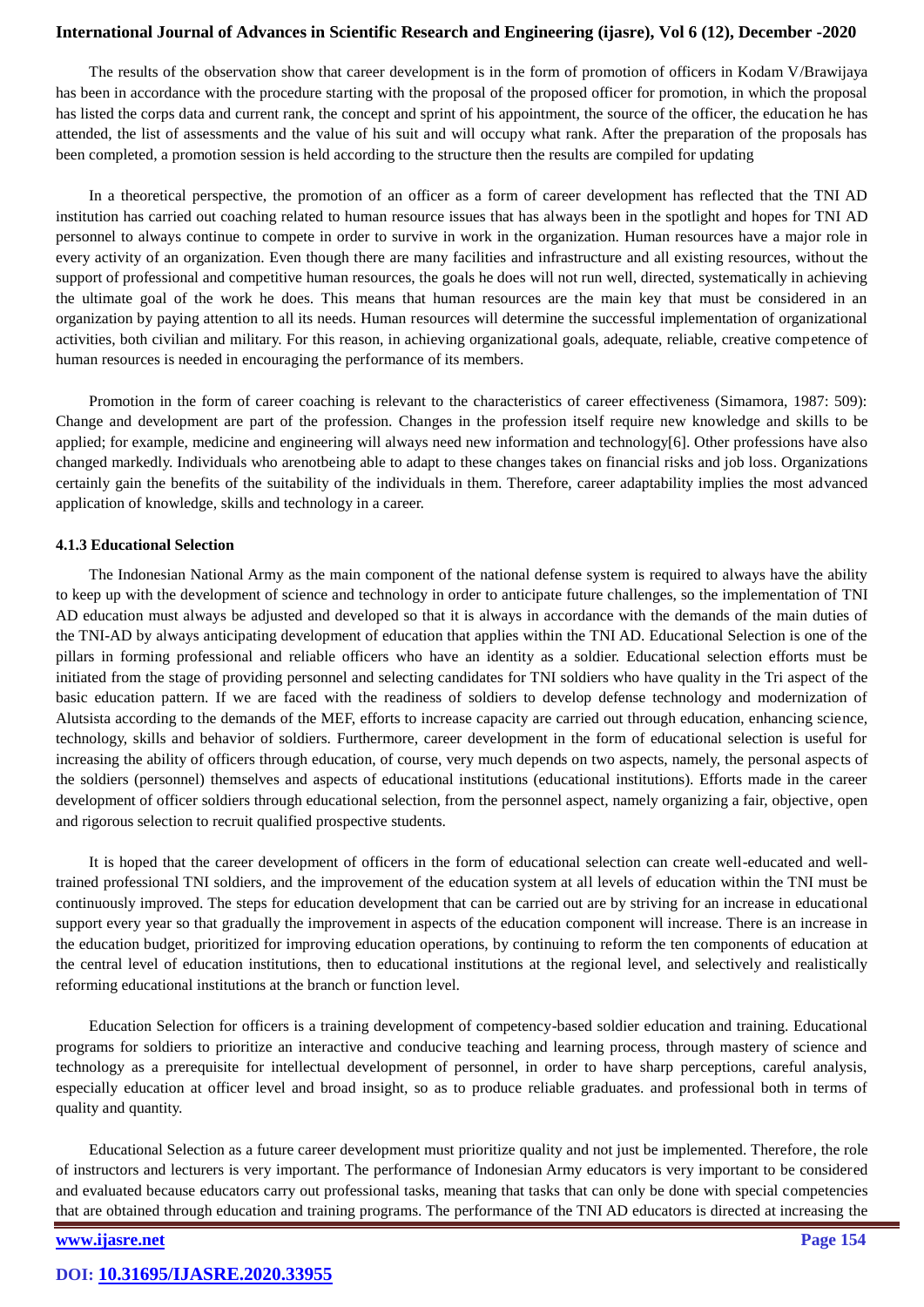competence in implementing the education/training process inside and outside the classroom. Efforts to increase professionalism must of course be in line with efforts to provide appreciation, increase welfare, and protect educators.

The results of observations in the field show that the career development of officers in the form of educational selection is divided into first education, formation education, general development education, specialization development education, science and technology development education and transitional education. This selection of education for officers is basically aimed at increasing the ability of officers to anticipate changes in the national environment that occur so rapidly that they are difficult to predict. The actions of an officer are more or less influenced by their educational background and their branches. Therefore, the education that has been and will be taken by an TNI AD Officer who is in accordance with their respective background and branch will determine their career and dedication in carrying out their duties as TNI AD Personnel.

On the resource side here will focus on the resources of students and educators or gumil or teaching staff in military education institutions. Educators in military educational institutions must be professional educators with the main task of educating, teaching, guiding, directing, training, assessing, and evaluating students on the educational path. This main task will be effective if the teaching staff has a certain degree of professionalism which is reflected in the competence, proficiency, proficiency, or skills that meet certain quality standards or ethical norms. This is in line with the opinion of Sudarmanto (2009) which states that educators are human resources in the TNI AD organization who are very decisive for success or failure in achieving organizational goals [11]. According to Schultz, human resources are human capital that functions from expertise (skills), experience, and knowledge). Meanwhile, according to Davenport, human capital is the capacity of human resources which consists of abilities (including knowledge, skills, talents), behavior, effort and time.

The education selection carried out was also in accordance with the opinion of Wexley and Yukl (1976: 282) arguing: training and development are terms reffering to planned efforts designed to facilitate the acquisiton of relevant skills, knowledge, and attitudes by organizational members [12]*.* Can be interpreted :Training and Development are the right conditions for planning design efforts to facilitate the acquisition of relevant skills, knowledge, and attitudes by organizational members.

#### **4.2 Factors that support and hinder Implementation Career Development for TNI-AD Officers in Kodam V/Brawijaya**

#### **4.2.1 Internal Soldier in the form of welfare, morale, mental, discipline and skills of soldiers.**

Career development for officers at Kodam V/Brawijaya consisting of dismissal and appointment of positions and transfer of positions, promotion and selection of education is influenced by internal soldiers in the form of welfare, morale, mental, discipline and skills of soldiers. It is hoped that the fulfillment of the welfare of the officers of these soldiers can make TNI personnel become soldiers who have an identity, are professional, trained, educated, do not have practical politics, and are not.do business. This is in accordance with the mandate issued by Law Number 34 of 2004 concerning the TNI. In addition to rejuvenating defense equipment, Indonesia should also build defense forces through its human resources. Because humans are the main essence of the operation of defense equipment and real armed forces.

The morale of TNI soldiers as the main guard in the field of defense and security forces and socio-political forces in reality is also inseparable from various obstacles, some of which are sticking out in the headlines of several media that reveal the indiscipline of individual soldiers who have violated the law. In addition, the unsuitable placement of officers can have various negative effects, such as decreased morale of soldiers, tasks that are not well controlled, tendencies of indifference, careless performance of soldiers, and so on.

Mentalor the term mentality is a way of thinking or the concept of human thought to be able to learn and respond to something. Mental is another word for mind. So, mentality can be said as a way of thinking about something.The mentality of a soldier is an influential factor in the implementation of personnel coaching because the soldier's mentality is a reflection of the soldier's soul getting stronger, the faith is getting stronger, so that it leads to a clear mind and allows the emergence of various good ideas and strength to be able to prevent various kinds of violations that can harm. for individuals, families and TNI AD institutions themselves.

Talking about the discipline of soldiers, discipline requires adherence to organizational rules by all members. The goal is not only on the physical law but also on the behavior of the person who receives discipline and is not based on coercion from others and is not driven by self-interest but is based on the belief in the need for a complete and solid unity. So discipline is the key to the success of an organization in achieving the goals of the Unity organization.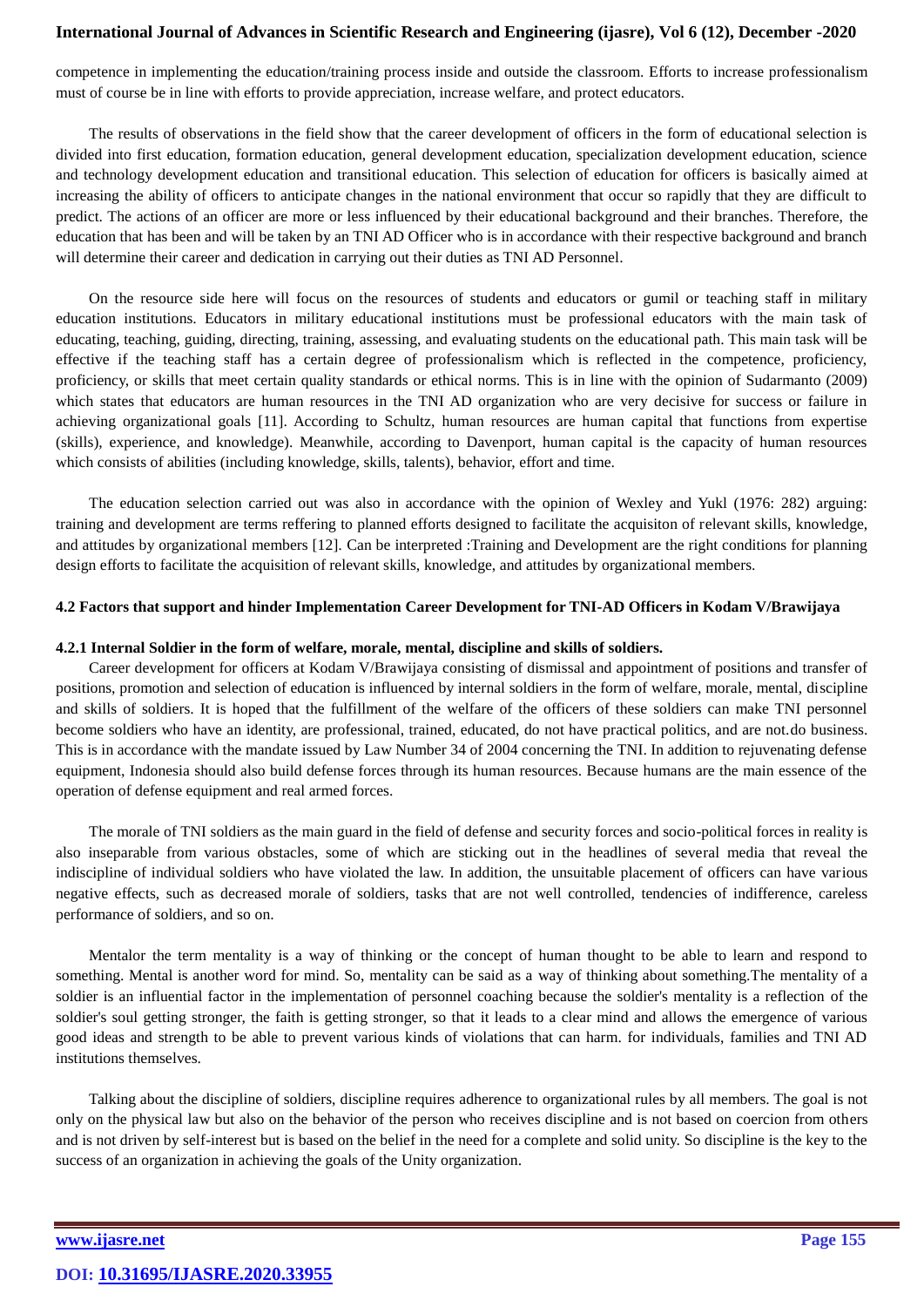The skills of a soldier will affect the success of the implementation of an officer's career coaching itself. Proficiency in this case is the potential to get the right person in the right position done by TNIAD is based on the abilities, skills and talents and achievements of soldiers in the field. In this case, Spersad strives to organize personnel development consistently, integrated, directed, planned and well integrated in order to realize the professionalism of soldiers.

The theoretical perspective on the side of internal factors or the obstacles from the side of the soldier himself in the career development of officer personnel is inseparable from character building for the personnel, this is in accordance with JS's opinion. Prabowo in his book entitled "Military Leadership, Character and Integrity" said that a soldier is not only clever and clever enough. An officer soldier must have self-integrity, that is, only words and deeds and has character. Prabowo further explained that what is meant by character is the ability to uphold moral principles. Officer soldiers who are only clever or smart will not be able to complete their main tasks, but soldiers who have character and self-integrity will make the soldiers able to complete the tasks they are assigned. This paper not only underlines the intelligence embodied in competence, it also needs character and integrity. Without sufficient intelligence he will not be able to analyze the challenges of the future so that he will certainly not be able to form a vision of the future.

The internal factor of the soldier influencing the career development of the officer itself is also in line with the opinion of John Maxwell in his book entitled "Developing the Leaders Around You", saying that the success of a person depends on his ability to be able to build his own potential. From the point of view of a leader in the organization will develop and become strong when a leader succeeds in building peoplepersonthey lead has the quality as a leader. Maxwell's theory does not include the issue of personality integrity which is very influential on the emergence of quality as expected. This personality integrity is important so that the quality displayed is a quality that emanates from the real person. In a personal state experiencing split personality, the quality that is displayed is just a mere pretense. This paper includes the integrity variable as the source of all the qualities expected to emerge from members of the TNI in a future full of very complex challenges.

The morale of soldiers greatly affects the level of violations committed by soldiers in the unit. According to Copeland (1980), moral qualities include discipline, self-control, self-respect, loyalty, confidence in oneself and a deep understanding of self-pride and corps [13]. Various studies have been conducted and show a correlation between the level of morale of soldiers and the level of disciplinary offenses. The soldiers' low morale could be seen from several indications. First, there are many cases or problems of psychiatric disorders and disorders that are scientifically called neuro-psychiatry. Second, there are many disciplinary violations, insubordination, criminal acts, desertions and other negative things related to violations of the law.

#### **4.2.2 External in the form of mechanism and budget policies in the career development of the Indonesian Army.**

As we all know, career development for officer personnel is basically aimed at making the output of officers produced high capability and performance as part of the determination to build a strong TNI is not an easy thing to achieve if it is not based on hard work supported by good, synergic and sustainable policies. The realization of officer career coaching is more directed at fostering micro aspects and fostering human resources (Binteman) leading to fostering macro aspects. The micro aspect includes activities in controlling individual aspects which in the success of its activities will determine the readiness of officers to manning the TNI organization. While the macro aspect includes activities in controlling the demands of organizational manning needs and requirements which include strength planning,

The embodiment of the strategic plan of the TNI's strength which is embodied in the development of the TNI's strength towards the minimum basic force (MEF) and conformity with Presidential Regulation number 10 of 2010 concerning TNI Organizational Structure requires the support of professional and high-performance officer personnel so that organizational readiness can be realized as expected. External influences that can affect the restructuring of the career development of highperformance TNI officers, namely the optimization of the implementation of RI Law Number 34 of 2004 concerning the TNI, the national bureaucratic reform policy and the policy of maintaining the number of TNI personnel in accordance with the existing numbers by implementing the Zero Growth policy. . This external influence must be addressed and carefully scrutinized so that policy synchronization can become an accelerator in improving the performance of TNI officers. This is in line with the opinion that environmental, organizational and occupational characteristics all influence various aspects of career management, including the degree to which the organization assists and funds individual career planning, the scope of job opportunities inside and outside an organization, the types of career paths available, and interactions. How to work and family obligations (Simamora, 1987: 507) [6].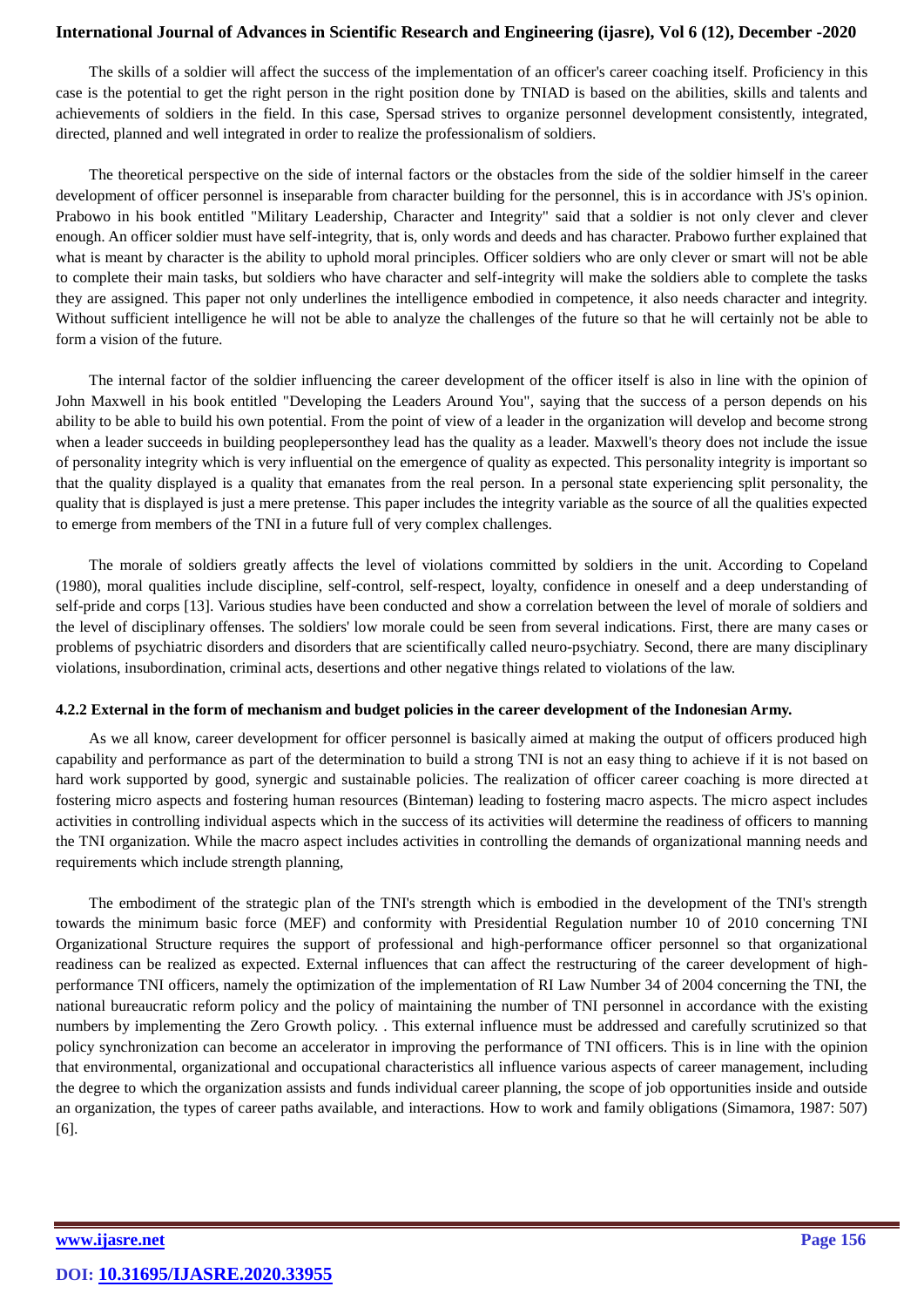# **5. CONCLUSIONS AND SUGGESTIONS**

# **5.1 Conclusion**

- 1) Implementation training for soldier personnel carried out at Kodam V/Brawijaya according to the research results can be concluded as follows:
	- a) Officer Career Development in the form of dismissal and appointment of positions and transfer of positions of officers is carried out by taking into account the periodization, position and parameters of officers' positions in accordance with the norms and process of lawyers.
	- b) Implementation of promotion for officers as a form of career coaching consists of promotion of awards and regular promotions, the implementation of which begins with a proposal, conducts a promotion session according to its structure, then the results are compiled to be updated.
	- c) Implementation of selection education for officers as part of career development is divided into various categoriesstages with the aim of increasing the ability of officers to anticipate changes in the national environment
- 2) The factors that influence the career development of TNI AD officers consist of Internal Factors in training soldiers in the form of welfare, morale, mental, discipline and skills of soldiers and Internal Factors in coaching soldiers in the form of welfare, morale, mental, discipline and skills of soldiers in personnel training at Kodam V/Brawijaya
	- a) Career development for officers must be supported by welfare in order to support high morale and mentality as well as discipline and skills for officers in carrying out their duties and challenges ahead.
	- b) The Policy Mechanism for the career development of this officer begins with dismissal and appointment in a position and transfer of position, rank and selection of education will not run optimally if it is not supported by adequate funding sources
- 3) The major proposition in this research is implementation Career Development for TNI AD Officers is focused on the policies of dismissal, appointment in position, transfer of positions, ranks and educational selection aimed at the successful implementation of TNI AD duties.

## **5.2 Implications of Research Results**

1) Theoretical Implications

- a. Research conducted on the implementation of officer career coaching This has supported the theory of George Edward III which emphasizes that there are four main issues for effective policy implementation, namely communication, resources, disposition and bureaucratic structure.
- b. The communication aspect in research with regard to how policies are communicated to the organization and/or the public get attitudes and responses from the parties involved
- c. Resources or resources in research with regard to the availability of supporting resources, the availability of human resources. This is related to the successful implementation of public policies to bring these policies to work effectively.
- d. Disposition with regard to research related to the willingness of the implementers to carry and implement the policy, but this must be supported by the suitability of the bureaucratic organization that organizes the implementation of public policy.
- 2) Practical Implications

The implementation of career coaching in an implementative manner is influenced by the development cycle. Internal factors in the TNI AD soldiers who generally influence this career development are lack of fulfillment of welfare, which will affect morale, mentality, discipline and skills of soldiers in career development at Kodam V/Brawijaya which in general is also due to the low existing defense budget.

## **5.3 Recommendation**

Based on the findings in this study, several suggestions will be presented, both theoretical and practical. This research is a case study and is limited to only researching Career Development for Officers at Kodam V/Brawijaya in order to create professional Army soldiers and this is a research limitation that needs to be followed up. In this context, the following suggestions are needed:

#### 1) Theoretical Suggestions

Further research should be carried out by developing a perspective from career development within the TNI AD and it is recommended that researchers carry out direct observation at every mission implementation activity at the research location, to be able to clearly see the career development process in various forms of cases and varied settings.